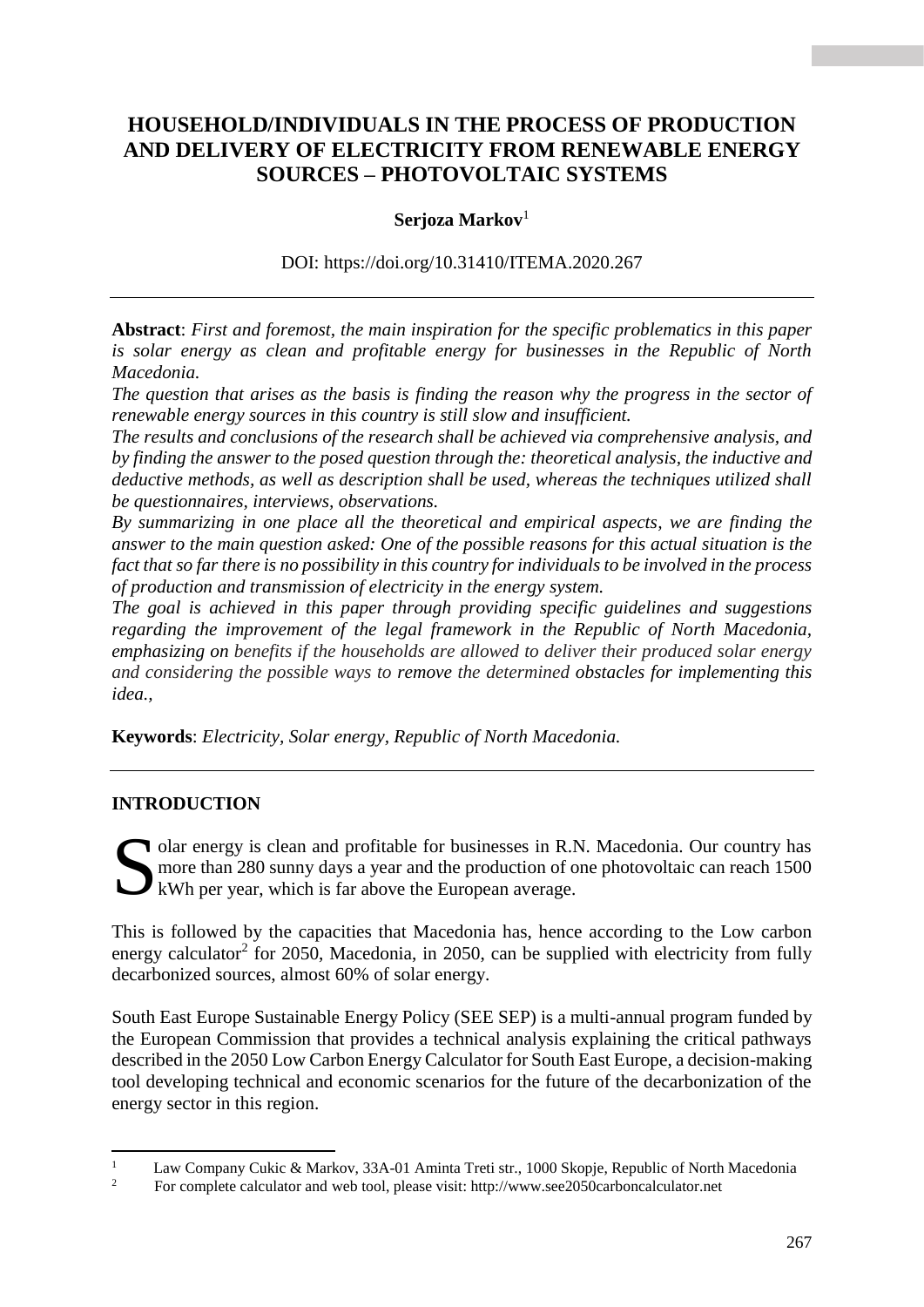The technical analysis of the SEE SEP – 'Southeast Europe: The Road to the EU or the Road to Nowhere? Energy Plan for 2050', using the Calculator and expert opinions, predicts two scenarios and includes 'sliders' for the development of changes in various economic sectors to obtain results by  $2050^3$ .

The roadmaps follow the first scenario focused on future planned coal developments and the second scenario 'Road to the EU' where the countries of Southeast Europe (including R.N. Macedonia) successfully operate in accordance with the EU regulations on environment and climate change.

In R.N. Macedonia, although there is evident progress in the sector of renewable energy sources, it is still slow and insufficient, and one of the possible reasons for that is the fact that so far there is no possibility for individuals to be involved in the process of production and transmission of electricity in the energy system.

Although so far in our country there were several initiatives from different social actors, institutions, and similar, still this idea for active involvement in the production from photovoltaic systems and delivery/sale of such electricity by individuals, has not been realized in practice, nor were made changes in such direction in the last Law on energy. Unlike the individuals, the legal entities have different treatment and the same according to the applicable law<sup>4</sup> in the practice can be actively included, besides in the production at the same time also in the delivery/sale of the produced solar energy through a premiums model and preferential tariffs model.

#### **1. POSSIBLE WAYS AND METHODS OF TREATMENT AND BENEFITS FOR USING THE 'SURPLUS' ELECTRICITY PRODUCED BY HOUSEHOLDS FROM PHOTOVOLTAIC SYSTEMS IN ACCORDANCE WITH THE PERFORMED ANALYSIS<sup>5</sup>**

Namely, as a possible way to stimulate such development is the very idea that individuals without starting a company to be able to produce electricity from renewable energy sources and deliver it directly to the system with the possibility of 'settlement' with the electricity distributor.

Encouraging and activating the households to use the renewable energy sources could be expected, if they are allowed in case they install, for example, photovoltaic panels, the electricity, in addition to being able to use it for their own needs, to be able to hand it over to a previously concluded contract to the operator/distributor or to sell it directly on the electricity market.

Hence, it is necessary to find an appropriate applicable mechanism by which the surplus, which was especially incurred by the producer, is regulated in a way that everyone would have benefit,

**<sup>.</sup>** <sup>3</sup> Dominković, D. F., Bačeković, I., Ćosić, B., Krajačić, G., Pukšec, T., Duić, N., & Markovska, N. (2016). Zero carbon energy system of South East Europe in 2050. Applied Energy

<sup>&</sup>lt;sup>4</sup> Law on energy 'Official Gazette of the Republic of Macedonia' No.96/2018, 96/2019

 $5<sup>1</sup>$ ' Grid measurement in the Republic of Macedonia, possibilities, perspectives, examples-how to cleaner energy?" by Sonja Risteska, Analytica Think Tank, February, 2017. Before passing the last Law on energy, 'Analytica' participated with initiative the individuals to be allowed without starting a company to be authorized producers and sellers of renewable sources electricity. [\(http://www.analyticamk.org/images/2017/mrezno\\_merenje\\_a40ba.pdf\)](https://www.analyticamk.org/images/2017/mrezno_merenje_a40ba.pdf)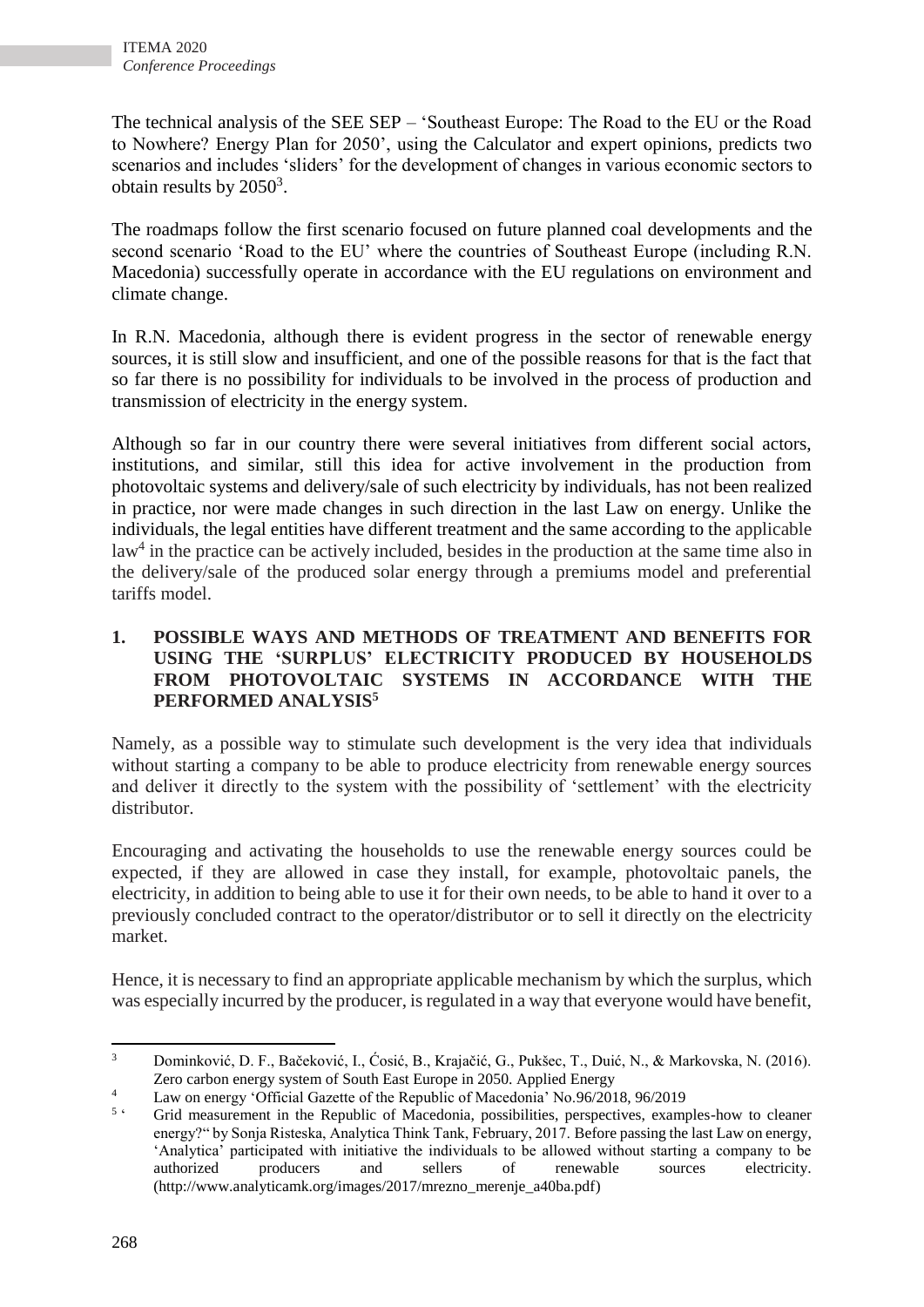both distributors and suppliers, as well as the households themselves that are in the role of producers.

#### **1.1. Comparative analysis of applicable ways and methods for stimulating the production and delivery of solar energy from households and feeding (preferential) tariffs**

There are several ways and methods used in Europe and America through which the production and transmission of solar energy from households to the energy system are allowed, encouraged, and stimulated.

These good and functional examples could find appropriate application in our country if the same make sufficient efforts to overcome some already located obstacles, which the institutions in the energy field refer to and use them as an excuse for the current situation.

Available options are the introduction of monthly, seasonal, annual, or kWh-credits indefinitely from the unspent solar energy produced by households.

It is necessary to enable the users-individuals who produce their solar energy to be able to use it at any time, and not only when it is generated (alternating/ depending on the weather conditions). In such a way, on a monthly basis, the users are enabled to use at night the solar energy produced during the day.

On an annual basis, the net kilowatt credit is shifting, allowing households to use solar energy, which, for example, was produced in July and delivered to the system, in December. A similar practice would exist with the periodic grid measurement (for example, every 6 months/one year).

What is also proposed and necessary, and which is already functioning in other European countries, is the possibility for the household as a producer and consumer of solar energy to hand over in the system the excessed electricity that it cannot use and, at the same time, to get a credit on the bill that will be applied in terms of future electricity consumption.

Vice versa, if the household-consumer spent more than what was delivered to the system, then, it would pay the same price as any other consumer (retail price / price of electricity for households).

While, if the household manages to save the consumption, another option is in the case on the date of the anniversary when the offset of spent/handed over there are excess production credits left on the bill, the distribution company to be able to repay that credit at market (current price per MWh on the open market) or at retail price, which depends on how this issue would be regulated by law.

The idea is based on purely economic motives, but also on environmental benefits, and the point is to first satisfy its own consumption, and only then to 'bring back' to the system. This method can be defined as a collection mechanism that rewards individuals / owners of the photovoltaic panels for the electricity they supply to the grid.

For example, if a household has a photovoltaic panel on the roof and is able to generate more electricity than the household can use during the day and has built-in so-called smart two-way meter that will turn backwards, would provide credits when the household consumes electricity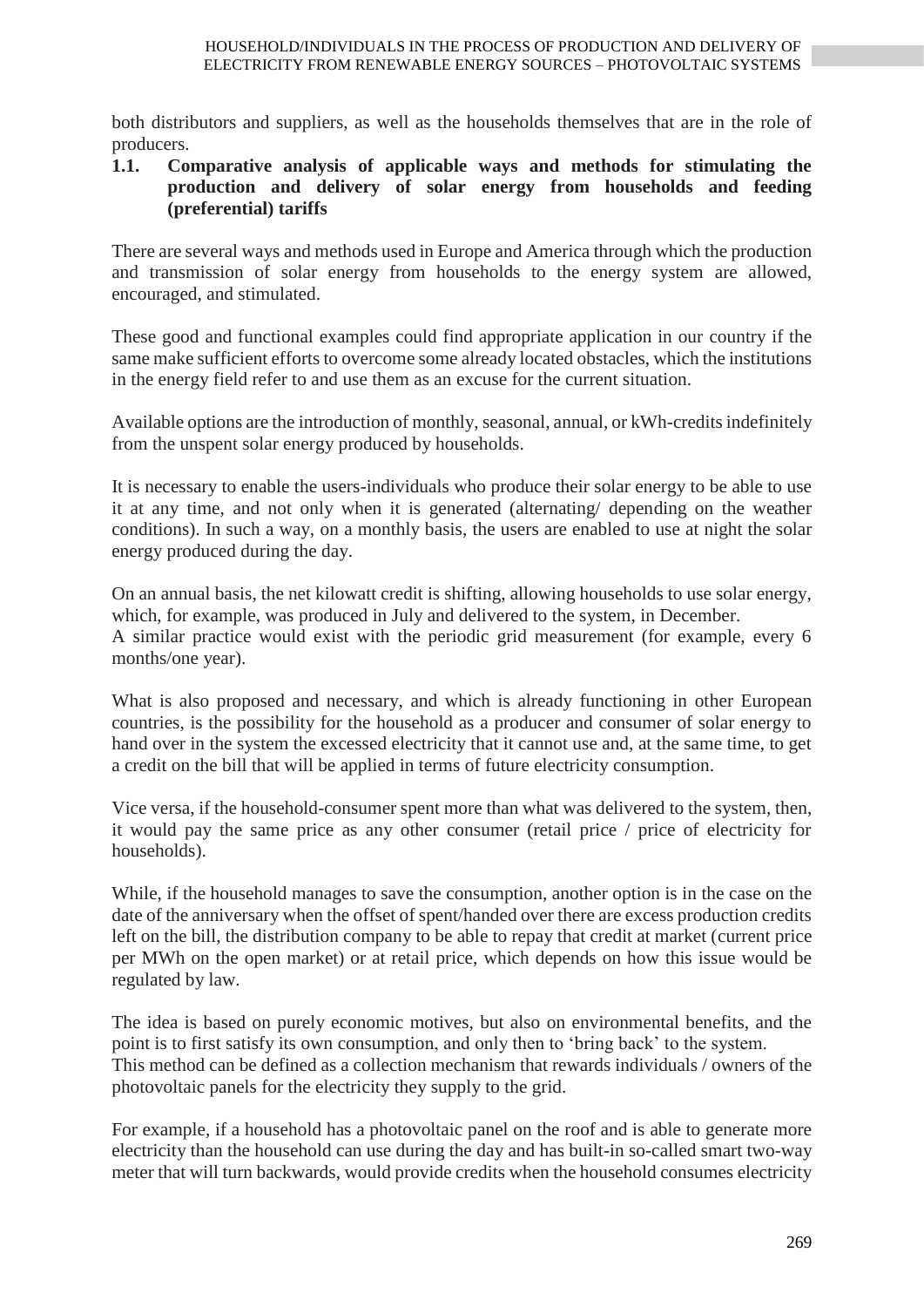overnight or other periods when the electricity consumption exceeds the one which comes out from the system.

In that case, the households would be billed only for their 'grid' use of the energy.

Another possible similar option is at the end of the billing period, if the electricity produced by the photovoltaic system exceeds the consumption at the place of production based on the agreement with the distributor, for the difference in the produced energy the household to get credit, by which the electricity bill will be reduced, with the equivalent amount the next time.

Of course, in such options, the household must use a two-way electricity meter that measures changes in the electricity flow, which means that it measures the consumption of electricity (taken from the grid) and the amount of electricity delivered to the grid (produced by the household).

A very specific example, which has been operating for a long time in California<sup>6</sup>, is the use of energy by the user, which is determined by dynamics prices according to the function of the purchase price of electricity. In this case the users' meters are programmed remotely to calculate and read the value.

So, there can be a variable calculation of the prices of the excess energy produced by the system according to this example for calculation at market price.

This way allows small systems to have zero annual net cost, if the consumer can switch to a low-cost tariff while the electricity generation is at its peak then back to the grid, and not used locally.

When electricity generation exceeds customer demand, excess power generation automatically goes through the smart meter back into the grid by measuring "backwards" in order to be able to credit the household bill.

At other times of the day, when household demand may be higher than what it produced, it relies on additional quantities it takes from the grid.

The producers who have produced a net surplus of energy at the end of the twelve months can receive payment for this energy under special utility tariffs.

When it comes to net payment in European countries, within the payments two models are used for the payment of subsidies.

One of them is for the produced electricity, which is consumed at the place of production, and the other for part of the produced electricity that is delivered to the grid.

The first model pays a premium for real-time electricity consumption, such as the Italian model<sup>7</sup>, while the other is an integrated model applied in Germany. In Italy the received credits

 $\overline{6}$ Grid measurement in California (http://www.gosolarcalifornia.ca.gov/solar\_basics/net\_metering.php)

Ameli, N., Kammen, D.M. 2014. Innovations in financing that drive cost parity for long-term electricity sustainability: An assessment of Italy, Europe's fastest growing solar PVmarket. Energy for Sustainable Development, 19, 130-137.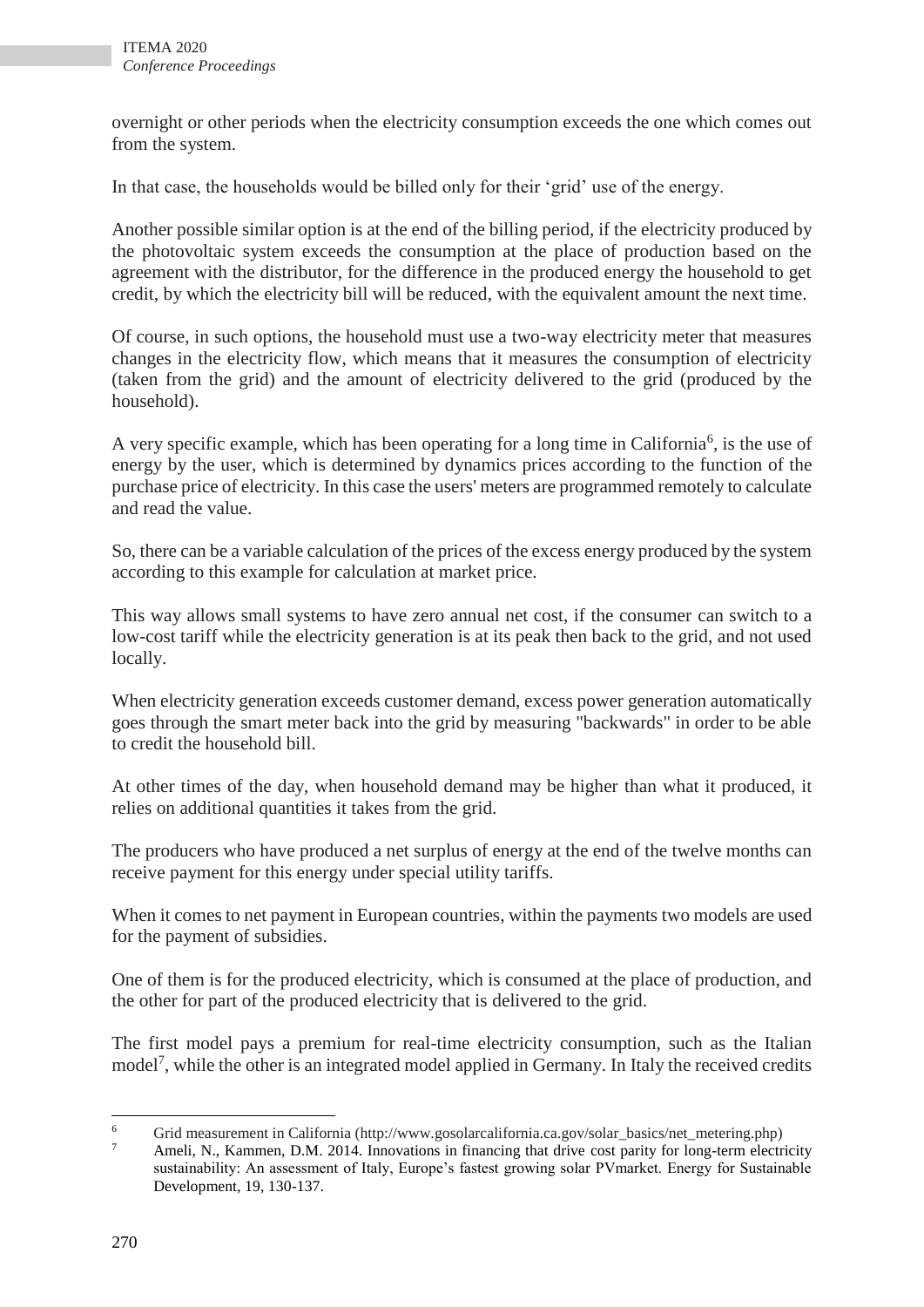for the difference between the supplied/spent have no limit on use regardless of the electricity market fluctuations.

In this case, the households have an incentive to use their own produced energy because they would not benefit from the type of profit made, but only in the form of savings in electricity bills, which of course are significant.

## **1.2. Feeding (preferential) tariffs**

Feeding (preferential) tariffs is a policy that encourages the production of electricity from renewable energy sources in a country, on a commercial level and promotes certain 'green' technologies.

The feeding tariff is also an energy-supply policy, which is focused on supporting the development of new renewable energy projects, offering producers long-term purchase agreements (guaranteed, always by the country) of the sold electricity<sup>8</sup>.

In the feeding tariff, which is an older applicable model in contrast to the previously considered options, it is specific that two electric meters are always needed.

### **2. RENEWABLE ENERGY SOURCES EMPHASIZING THE PHOTOVOLTAIC SYSTEMS AND PARTICIPATION OF THE HOUSEHOLDS ACCORDING TO THE R.N. MACEDONIA'S REGULATION**

The applicable Law on energy<sup>9</sup> in the R.N. Macedonia, among others, incorporates also the Directive 2009/28/EC for promoting the use of renewable sources of energy.

According to this law, a producer of electricity from renewable sources can acquire the status of a preferential producer of electricity from renewable sources, which gives him the right to use a premium or preferential tariff.

The law gives the preferential producer the right to use a premium or preferential tariff, in a manner and in a procedure prescribed by law, regulations and rules adopted based on this law and state aid regulations, according to which the Energy and Water Services Regulatory Commission<sup>10</sup> is responsible for conducting and regulating the entire procedure.

The right to use a premium or preferential tariff is acquired through the application of procedures based on the principles of objectivity, transparency and non-discrimination.

A producer of electricity from renewable sources that are connected to the electricity distribution grid (meaning legal entities) can be represented on the electricity market by a virtual electricity producer.

The preferential producer that uses premium is selected by conducting a tender procedure with an auction for granting the right to use premiums for preferential producers.

 $\,$  8  $\,$ NREL (National Renewable Energy Laboratory), A Policymaker's guide to feed-in tariff policy design. Technical report, July 2010, page 6 http://www.nrel.gov/docs/fy10osti/44849.pdf

<sup>9&</sup>lt;br>Law on energy 'Official Gazette of the Republic of Macedonia' No.96/2018, 96/2019<br>https://www.org.org.mk

https://www.erc.org.mk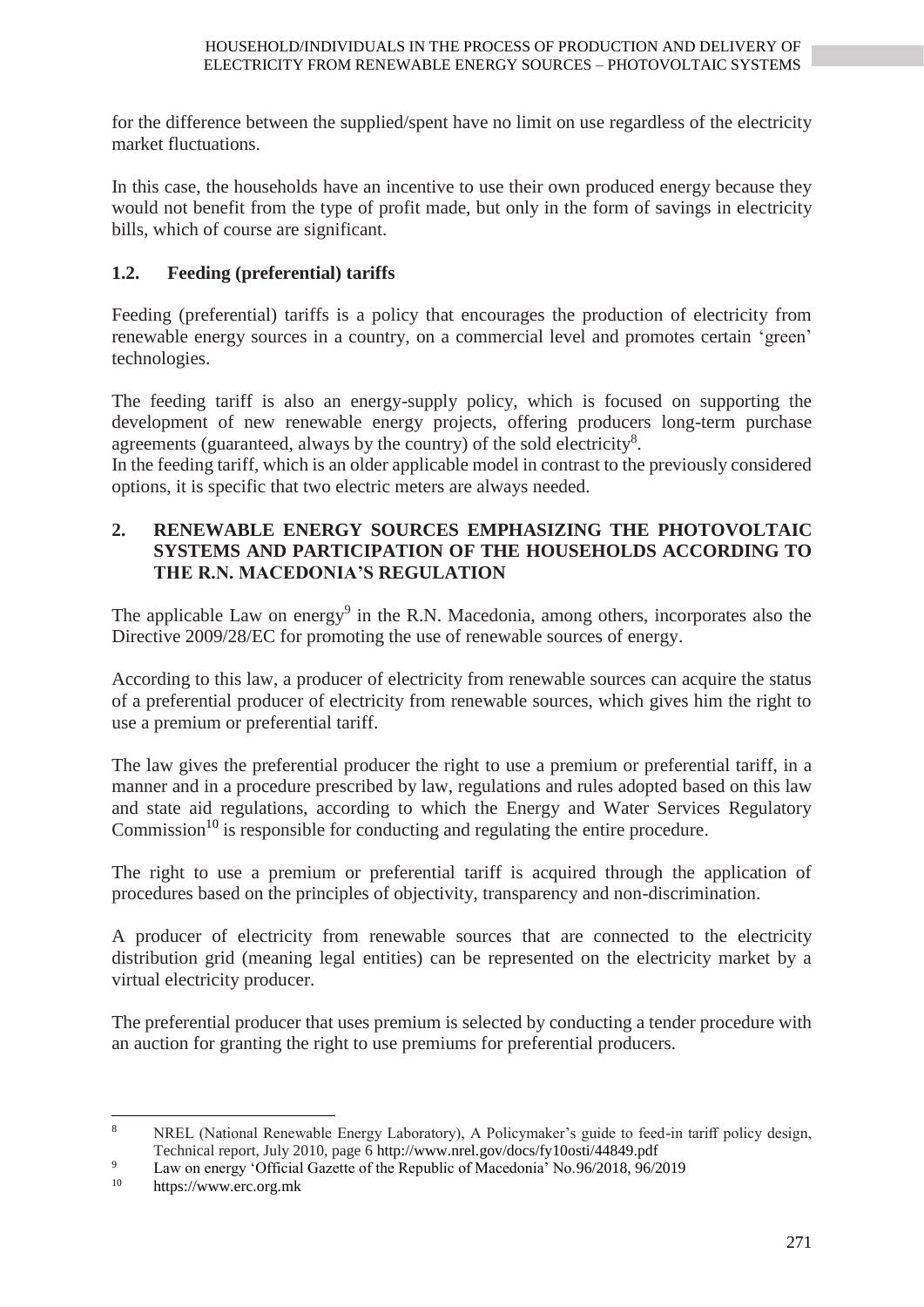An authorized producer who has acquired the right to use a premium for a certain power plant cannot use a preferential tariff and has not guaranteed the purchase of the produced energy for the same power plant by the electricity market operator.

The law defines the 'premium' as a form of financial support granted to a preferential producer of electricity from renewable sources as an additional amount to the price achieved by selling the produced energy on the electricity market.

'Preferred electricity producer' is defined as a producer of electricity from renewable sources that uses one of the support measures established by this law.

Although these two legal definitions do not clearly and decisively exclude individuals as possible preferential producers, still the bylaw and the manner of conceptualizing the use of the state measures allude to the impossibility of involving households in the transfer/sale of the energy produced from renewable sources.

This is evident from the definition of the term 'household', which according to the law represents a consumer connected to an energy distribution system, who supplies or produces energy for its own consumption in the household, but not for commercial or professional purposes.

In R.N. Macedonia are currently used these measures as an incentive to generate electricity from renewable energy sources and they are quite successful, although the quantities produced in these ways are far from the potential of the country.

### **3. BENEFITS IF THE HOUSEHOLDS ARE ALLOWED TO DELIVER THEIR PRODUCED SOLAR ENERGY TO THE R. N. MACEDONIA'S ENERGY SYSTEM**

The benefits of allowing households to transmit their electricity to the system are huge, and the first and most important benefit is increased use of solar energy.

If R.N. Macedonia has the potential to produce 4.4. TWh in 2050, then the situation is clear, the citizens and the individual households must be more actively involved in using the solar potential that the state has.

Also, the second benefit is reduced pollution and participation in lower greenhouse gas emissions through the use of photovoltaic systems as renewable energy sources, and the third benefit is job creation and encouraging private investment.

'The next benefit is the increase in demand for solar energy systems, which in turn creates jobs for installers, electricians and manufacturers working in the solar supply chain', the analysis of 'Analytica Think-Tank' indicated<sup>11</sup>.

'The distributed solar systems can help avoiding significant investments in the infrastructure, reduce the pressure on state-owned fossil fuel-based electricity generation when demand is at its peak and at lower prices', the analysis said.

 $11$ Grid measurement in the Republic of Macedonia, possibilities, perspectives, examples-how to cleaner energy?" by Sonja Risteska, Analytica Think Tank, February, 2017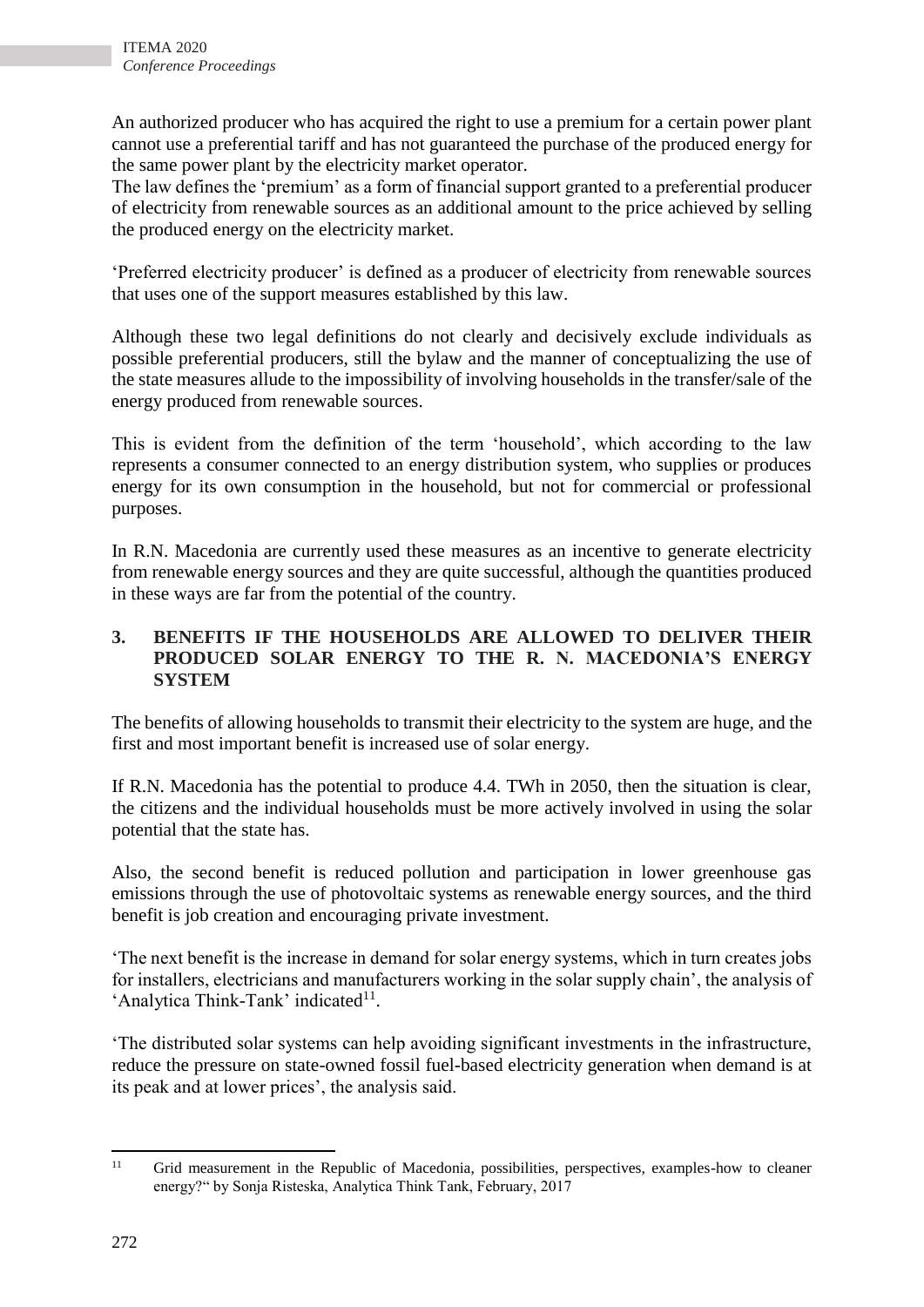The idea of these models is to encourage self-sufficiency of energy needs as an independent entrepreneurial activity. The offset prescribed for independent generation and transmission of solar energy has the added advantage, by the fact that the investments in the distribution grid are more cost-effective than in the system with preferential tariffs. In this way, the awareness of fulfilling the obligations to increase the share of renewable energy sources in the total energy consumption for all, not only for the 'big' investors, would be further encouraged.

The increased awareness for rational use of electricity is also a benefit, as well as a lower load on the grid.

Another possible advantage of such system, emphasized in the same analysis, is that when the electricity market is fully open also for households, the electricity will be given to the buyer, to be offset at the end of the year; how much he spent from the grid, how much his own, and how much he gave in the system – and if he saved, such savings should be paid to him at a market price.

#### **4. OBSTACLES FOR INTRODUCING THE MODEL ALLOWING INDIVIDUALS TO GENERATE ELECTRICITY FROM PHOTOVOLTAIC SYSTEMS AND THE SURPLUS OF SOLAR ENERGY TO BE DIRECTLY DELIVERED IN THE ENERGY SYSTEM**

Although drastic changes may have been expected with the adoption of the latest Law on energy in the R.N. Macedonia, the role of households as potential producers and sellers of the produced solar energy remained unchanged. As potential obstacles for such condition, which are previously located by several energy institutions and companies in R.N. Macedonia according to the analysis<sup>12</sup>, the following can be pointed out.

### **4.1. Costs for the consumers**

Expected is diversion of costs from consumers who use and sell solar energy to those who do not. In R.N. Macedonia the price for the feeding tariffs that are paid, is paid by the final consumers because it is included in their bills.

If they do not receive bills, in that case they would not pay grid fees, etc., so, the price for their use of the grid will have to fall to other users, which increases the price of electricity for end users. Hence, in adopting this measure, it is important to be introduced a payment of a grid fee and of the 'privileged' users-producers.

This would mean that the bills would be made in such way that the distributor would charge for the connection of the household to the grid, but not for the electricity delivered when the household uses its own generated electricity.

## **4.2. Unprepared grid**

The lack of grid readiness remains a common critical point for integrating the solar energy in the grid.

 $\frac{1}{12}$ Grid measurement in the Republic of Macedonia, possibilities, perspectives, examples-how to cleaner energy?" by Sonja Risteska, Analytica Think Tank, February, 2017, pp.23,24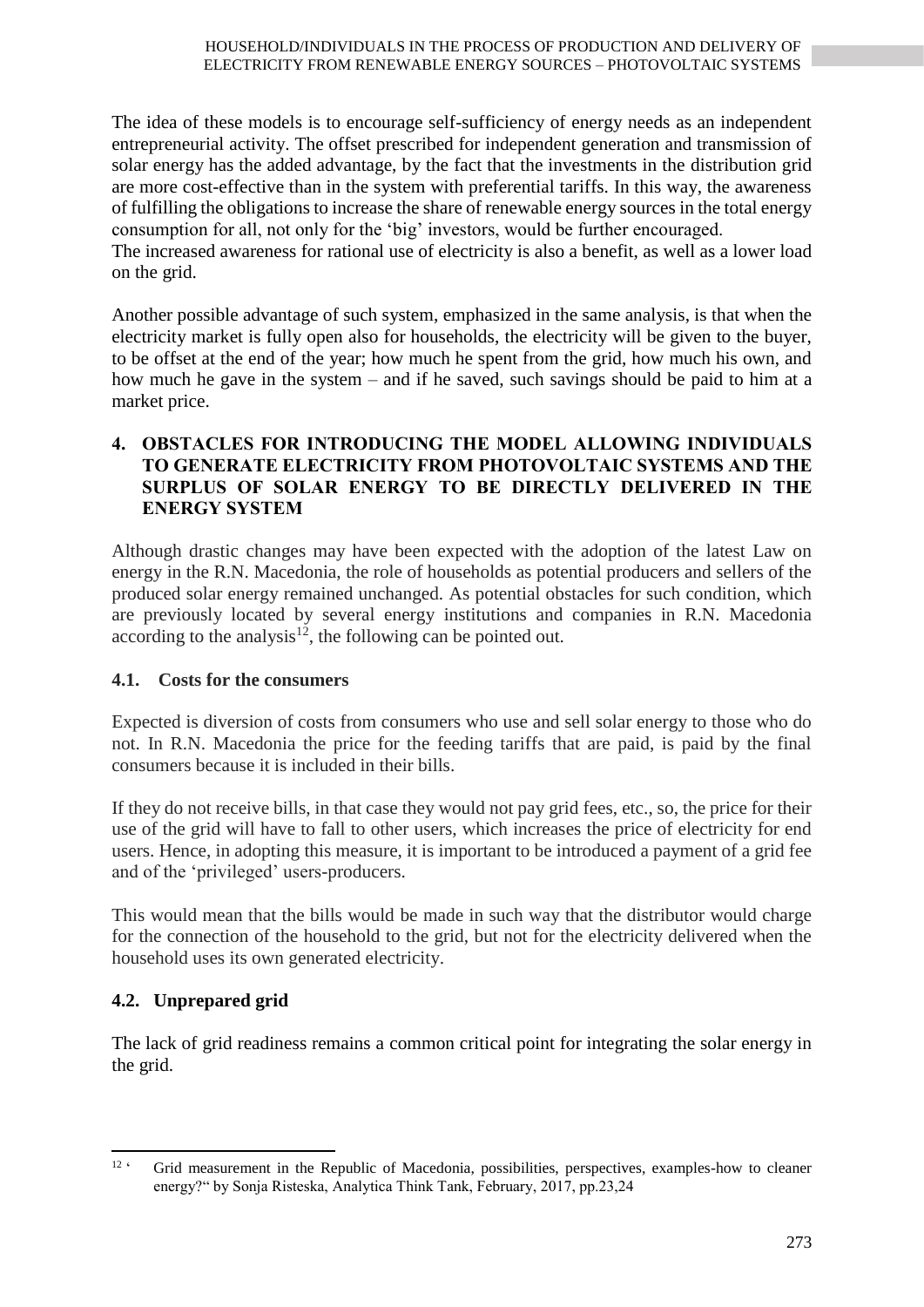However, if there are significant investments in the electricity sector in the future as a result of the necessary upgrades, the proper investment and measures should ensure the integration of renewable energy sources and solve the problems with the alternation. The voltage failures of the grid and the return power in opposite direction could be a problem due to distributed solar panels. However, in some cases the studies have shown benefits from delayed investments in capacitor banks and resistive switches<sup>13</sup>. The distributed solar energy could even delay some upgrades of voltage regulator, gearbox load, and capacitor devices by providing voltage support and some kind of frequency regulation in combination with energy storage $^{14}$ .

## **4.3. Technical shortcomings**

Technically, care must be taken on how will be performed the including of the households and the introduction of the model of 'settlement' of produced-delivered electricity, so that the electricity grid does not suffer from load. If the photovoltaic systems are in a location that is not yet well connected to the distribution grid, grid failures are possible and expected<sup>15</sup>.

### **4.4. Calculation and including the Value Added Tax (VAT)**

A possible problem is the calculation of VAT, i.e. how it will be charged, if the price at which household buys electricity has VAT included, and the electricity that is delivered to the system; if it is calculated as purchase price, and not as retail, is not subject to VAT.

Hence, the problem is how to settle the delivered/spent, if VAT must be included when invoicing a bill.

### **CONCLUSION**

With the drastic reduction of the price of solar and wind energy and the aging of the existing energy infrastructure in the region, R.N. Macedonia, as well as the whole of Southeast Europe faces the dilemma of whether to follow the path that relies exclusively on new coal development, without any significant progress in solar or wind energy, or to accept the challenge and advance towards EU accession using clean energy technologies and energy efficiency measures.

The price of solar panels is expected to decrease from around 6,6 $\epsilon$ /W in 2002 to 0.9 $\epsilon$ /W in 2027.<sup>16</sup>

Renewable sources in the electricity sector, inspiring new and innovative approaches, fundamentally change the policy and financial environment in terms of capacity expansion, shifting to lower marginal costs.

Generally, the investments in new electricity supplies will be crucial to meeting the EU Roadmap to reduce greenhouse gas emissions by 80% to the levels from 1990 until 2050.<sup>17</sup>

 $\overline{a}$ 

<sup>13</sup> Gil, H. A., & Joos, G. (2006). For quantification of the value of the delayed capacity to the grid of the distributed production. Power Systems, IEEE Transactions on, 21(4), 1592-1599

<sup>&</sup>lt;sup>14</sup> Southeast Europe: The Road to EU or the Road to nowhere? Energy plan for 2050: Technical analysis, 52<br><sup>15</sup> System potionais as integrirons fotographics sustave. Andres Prejke, Hursteli operator trivide operation <sup>15</sup> Sustavi poticanja za integrirane fotonaponske sustave, Andrea Brajko, Hrvatski operator tržišta energije d.o.o.

<sup>&</sup>lt;sup>16</sup> Cost overview for 2015 EUR. Zheng, C., & Kammen, D. M. (2014). Innovative focused roadmap for a sustainable global photovoltaic industry. Energy Policy, 67, 159-169

<sup>&</sup>lt;sup>17</sup> SEE SEP, Southeast Europe: The Road to EU or the Road to nowhere? Energy plan for 2050: Technical analysis, 2016, 26